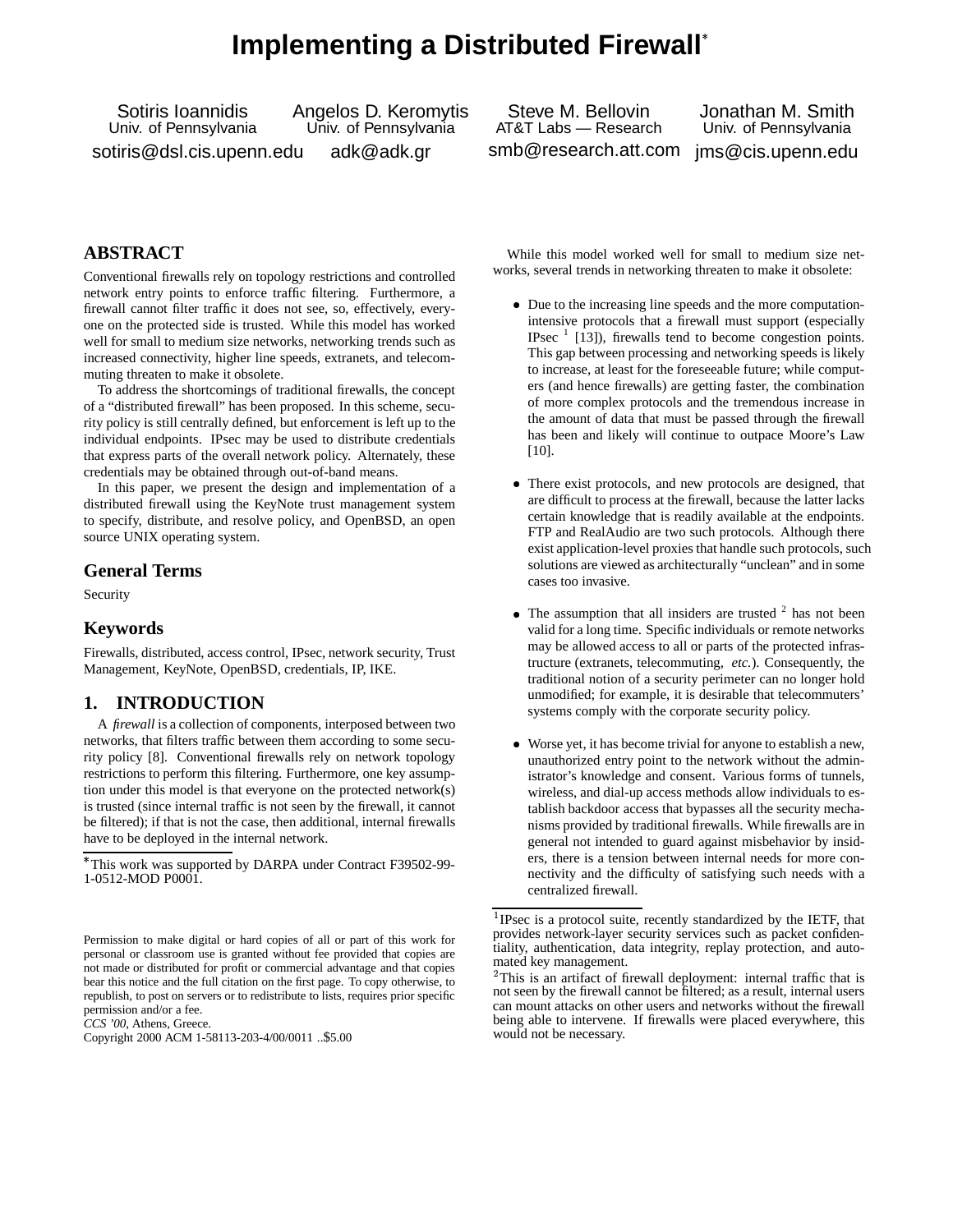- Large (and even not-so-large) networks today tend to have a large number of entry points (for performance, failover, and other reasons). Furthermore, many sites employ internal firewalls to provide some form of compartmentalization. This makes administration particularly difficult, both from a practical point of view and with regard to policy consistency, since no unified and comprehensive management mechanism exists.
- End-to-end encryption can also be a threat to firewalls [3], as it prevents them from looking at the packet fields necessary to do filtering. Allowing end-to-end encryption through a firewall implies considerable trust to the users on behalf of the administrators.
- Finally, there is an increasing need for finer-grained (and even application-specific) access control which standard firewalls cannot readily accommodate without greatly increasing their complexity and processing requirements.

Despite their shortcomings, firewalls are still useful in providing some measure of security. The key reason that firewalls are still useful is that they provide an obvious, mostly hassle-free, mechanism for *enforcing* network security policy. For legacy applications and networks, they are the only mechanism for security. While newer protocols typically have some provisions for security<sup>3</sup>, older protocols (and their implementations) are more difficult, often impossible, to secure. Furthermore, firewalls provide a convenient first-level barrier that allows quick responses to newly-discovered bugs.

To address the shortcomings of firewalls while retaining their advantages, [3] proposed the concept of a *distributed firewall.* In distributed firewalls, security policy is defined centrally but enforced at each invididual network endpoint (hosts, routers, *etc.*). The system propagates the central policy to all endpoints. Policy distribution may take various forms. For example, it may be pushed directly to the end systems that have to enforce it, or it may be provided to the users in the form of credentials that they use when trying to communicate with the hosts, or it may be a combination of both. The extent of mutual trust between endpoints is specified by the policy.

To implement a distributed firewall, three components are necessary:

- A language for expressing policies and resolving requests. In their simplest form, policies in a distributed firewall are functionally equivalent to packet filtering rules. However, it is desirable to use an extensible system (so other types of applications and security checks can be specified and enforced in the future). The language and resolution mechanism should also support credentials, for delegation of rights and authentication purposes [4].
- A mechanism for safely distributing security policies. This may be the IPsec key management protocol when possible, or some other protocol. The integrity of the policies transfered must be guaranteed, either through the communication protocol or as part of the policy object description ( *e.g.,* they may be digitally signed).
- A mechanism that applies the security policy to incoming packets or connections, providing the enforcement part.

Our prototype implementation uses the KeyNote trust-management system, which provides a single, extensible language for expressing policies and credentials. Credentials in KeyNote are signed, thus simple file-transfer protocols may be used for policy distribution. We also make use of the IPsec stack in the OpenBSD system to authenticate users, protect traffic, and distribute credentials. The distribution of credentials and user authentication occurs are part of the Internet Key Exchange (IKE) [12] negotiation. Alternatively, policies may be distributed from a central location when a policy update is performed, or they may be fetched as-needed (from a web server, X.500 directory, or through some other protocol).

Since KeyNote allows delegation, decentralized administration becomes feasible (establishing a hierarchy or web of administration, for the different departments or even individual systems). Users are also able to delegate authority to access machines or services they themselves have access to. Although this may initially seem counter-intuitive (after all, firewalls embody the concept of centralized control), in our experience users can almost always <sup>4</sup> bypass a firewall's filtering mechanisms, usually by the most insecure and destructive way possible ( *e.g.,* giving away their password, setting up a proxy or login server on some other port, *etc.*). Thus, it is better to allow for some flexibility in the system, as long as the users follow the overall policy. Also note that it is possible to "turn off" delegation.

Thus, the overall security policy relevant to a particular user and a particular end host is the composition of the security policy "pushed" to the end host, any credentials given to the user, and any credentials stored in a central location and retrieved on-demand. Finally, we implement the mechanism that enforces the security policy in a TCP-connection granularity. In our implementation, the mechanism is split in two parts, one residing in the kernel and the other in a user-level process.

#### **1.1 Paper Organization**

The remainder of the paper is organized as follows: Section 2 discusses the distributed firewall concept and related issues. Section 3 gives an overview of the KeyNote trust-management system, which we use for policy specification and processing. Section 4 discusses the current implementation of the distributed firewall, and section 5 describes future development. Section 6 presents some related work. Section 7 summarizes how distributed firewalls address the problems of traditional firewalls, and concludes this paper.

## **2. THE DISTRIBUTED FIREWALL**

A distributed firewall, of the type described in [3], uses a central policy, but pushes enforcement towards the edges. That is, the policy defines what connectivity, inbound and outbound, is permitted; this policy is distributed to all endpoints, which enforce it.

In the full-blown version, endpoints are characterized by their IPsec identity, typically in the form of a certificate. Rather than relying on the topological notions of "inside" and "outside", as is done by a traditional firewall, a distributed firewall assigns certain rights to whichever machines own the private keys corresponding to certain public keys. Thus, the right to connect to the http port on a company's internal Web server might be granted to those machines having a certificate name of the form \*.goodfolks.org, rather than those machines that happen to be connected to an internal wire. A laptop directly connected to the Internet has the same level of protection as does a desktop in the organization's facility. Conversely, a laptop connected to the corporate net by a visitor

<sup>&</sup>lt;sup>3</sup>This is by no means a universal trait, and even today there are protocols designed with no security review.

<sup>&</sup>lt;sup>4</sup>With the possible exception of military-grade systems or networks.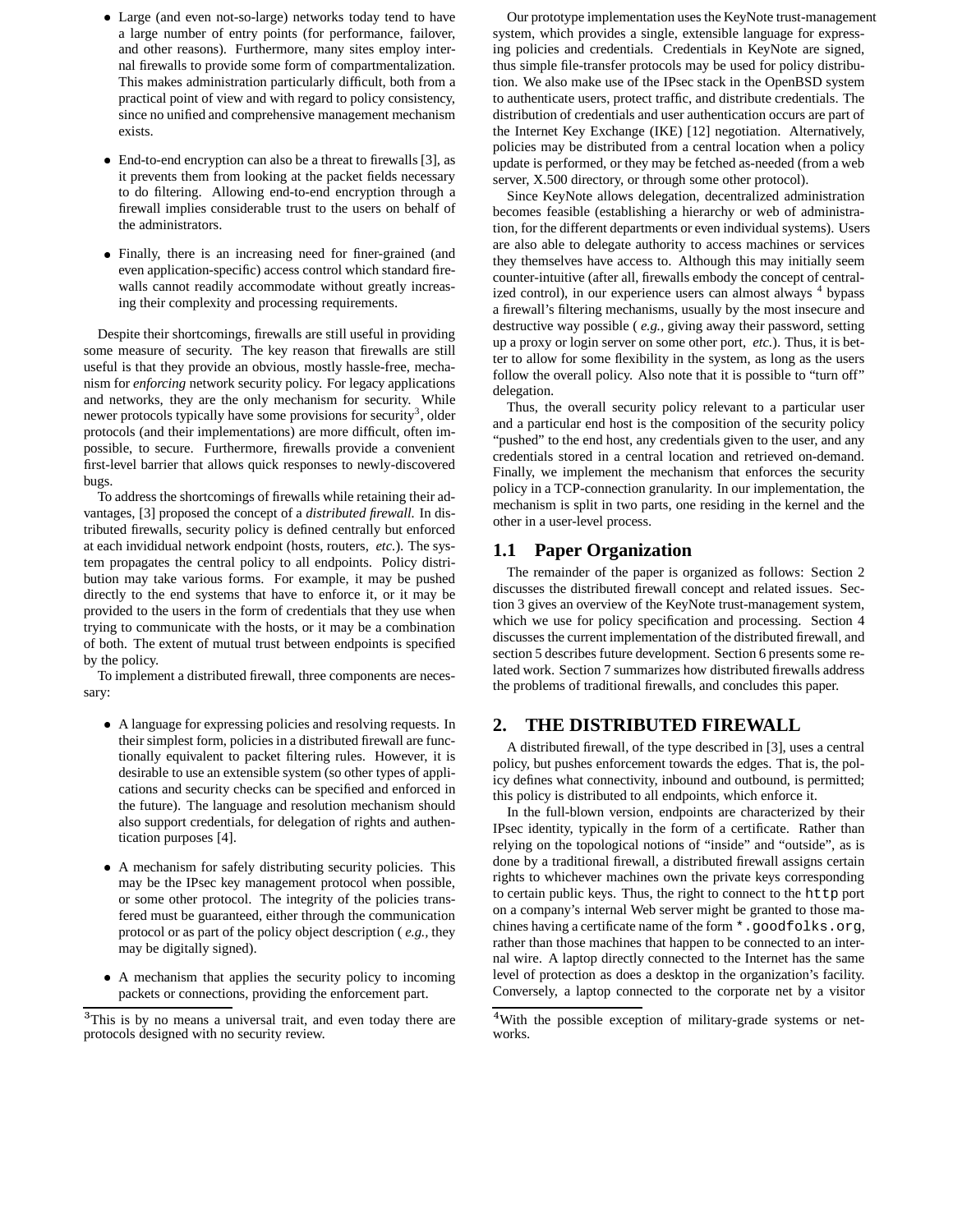would not have the proper credentials, and hence would be denied access, even though it is topologically "inside."

To implement a distributed firewall, we need a security policy language that can describe which connections are acceptable, an authentication mechanism, and a policy distribution scheme. As a policy specification language, we use the KeyNote trust-management system, further described in Section 3.

As an authentication mechanism, we decided to use IPsec for traffic protection and user/host authentication. While we can, in principle, use application-specific security mechanisms ( *e.g.,* SSLenabled web-browsing), this would require extensive modifications of all such applications to make them aware of the filtering mechanism. Furthermore, we would then depend on the good behavior of the very applications we are trying to protect. Finally, it would be impossible to secure legacy applications with inadequate provisioning for security.

When it comes to policy distribution, we have a number of choices:

- We can distribute the KeyNote (or other) credentials to the various end users. The users can then deliver their credentials to the end hosts through the IKE protocol. The users do not have to be online for the policy update; rather, they can periodically retrieve the credentials from a repository (such as a web server). Since the credentials are signed and can be transmitted over an insecure connection, users could retrieve their new credentials even when the old ones have expired. This approach also prevents, or at least mitigates, the effects of some possible denial of service attacks.
- The credentials can be pushed directly to the end hosts, where they would be immediately available to the policy verifier. Since every host would need a large number, if not all, of the credentials for every user, the storage and transmission bandwidth requirements are higher than in the previous case.
- The credentials can be placed in a repository where they can be fetched as needed by the hosts. This requires constant availability of the repository, and may impose some delays in the resolution of request (such as a TCP connection establishment).

While the first case is probably the most attractive from an engineering point of view, not all IKE implementations support distribution of KeyNote credentials. Furthermore, some IPsec implementations do not support connection-grained security. Finally, since IPsec is not (yet) in wide use, it is desirable to allow for a policy-based filtering that does not depend on IPsec. Thus, it is necessary to provide a *policy resolution* mechanism that takes into consideration the connection parameters, the local policies, and any available credentials (retrieved through IPsec or other means), and determines whether the connection should be allowed. We describe our implementation of such a mechanism for the OpenBSD system in Section 4.

## **3. KEYNOTE**

*Trust Management* is a relatively new approach to solving the authorization and security policy problem, and was introduced in [6]. Making use of public key cryptography for authentication, trust management dispenses with unique names as an indirect means for performing access control. Instead, it uses a direct binding between a public key and a set of authorizations, as represented by a safe programming language. This results in an inherently decentralized authorization system with sufficient expressibility to guarantee flexibility in the face of novel authorization scenarios.



**Figure 1: Application Interactions with KeyNote. The Requester is typically a user that authenticates through some application-dependent protocol, and optionally provides credentials. The Verifier needs to determine whether the Requester is allowed to perform the requested action. It is responsible for providing to KeyNote all the necessary information, the local policy, and any credentials. It is also responsible for acting upon KeyNote's response.**

One instance of a trust-management system is KeyNote. KeyNote provides a simple notation for specifying both local security policies and credentials that can be sent over an untrusted network. Policies and credentials contain predicates that describe the trusted actions permitted by the holders of specific public keys (otherwise known as principals). Signed credentials, which serve the role of "certificates," have the same syntax as policy assertions, but are also signed by the entity delegating the trust. For more details on the KeyNote language itself, see [5].

Applications communicate with a "KeyNote evaluator" that interprets KeyNote assertions and returns results to applications, as shown in Figure 1. However, different hosts and environments may provide a variety of interfaces to the KeyNote evaluator (library, UNIX daemon, kernel service, *etc.*).

A KeyNote evaluator accepts as input a set of local policy and credential assertions, and a set of attributes, called an "action environment," that describes a proposed trusted action associated with a set of public keys (the requesting principals). The KeyNote evaluator determines whether proposed actions are consistent with local policy by applying the assertion predicates to the action environment. The KeyNote evaluator can return values other than simply true and false, depending on the application and the actionenvironment definition. An important concept in KeyNote (and, more generally, in trust management) is *"monotonicity"*. This simply means that given a set of credentials associated with a request, if there is any subset that would cause the request to be approved then the complete set will also cause the request to be approved. This greatly simplifies both request resolution (even in the presence of conflicts) and credential management. Monotonicity is enforced by the KeyNote language (it is not possible to write non-monotonic policies).

It is worth noting here that although KeyNote uses cryptographic keys as principal identifiers, other types of identifiers may also be used. For example, usernames may be used to identify principals inside a host. In this environment, delegation must be controlled by the operating system (or some implicitly trusted application), similar to the mechanisms used for transfering credentials in Unix or in capability-based systems. Also, in the absence of cryptographic authentication, the identifier of the principal requesting an action must be securely established. In the example of a single host, the operating system can provide this information.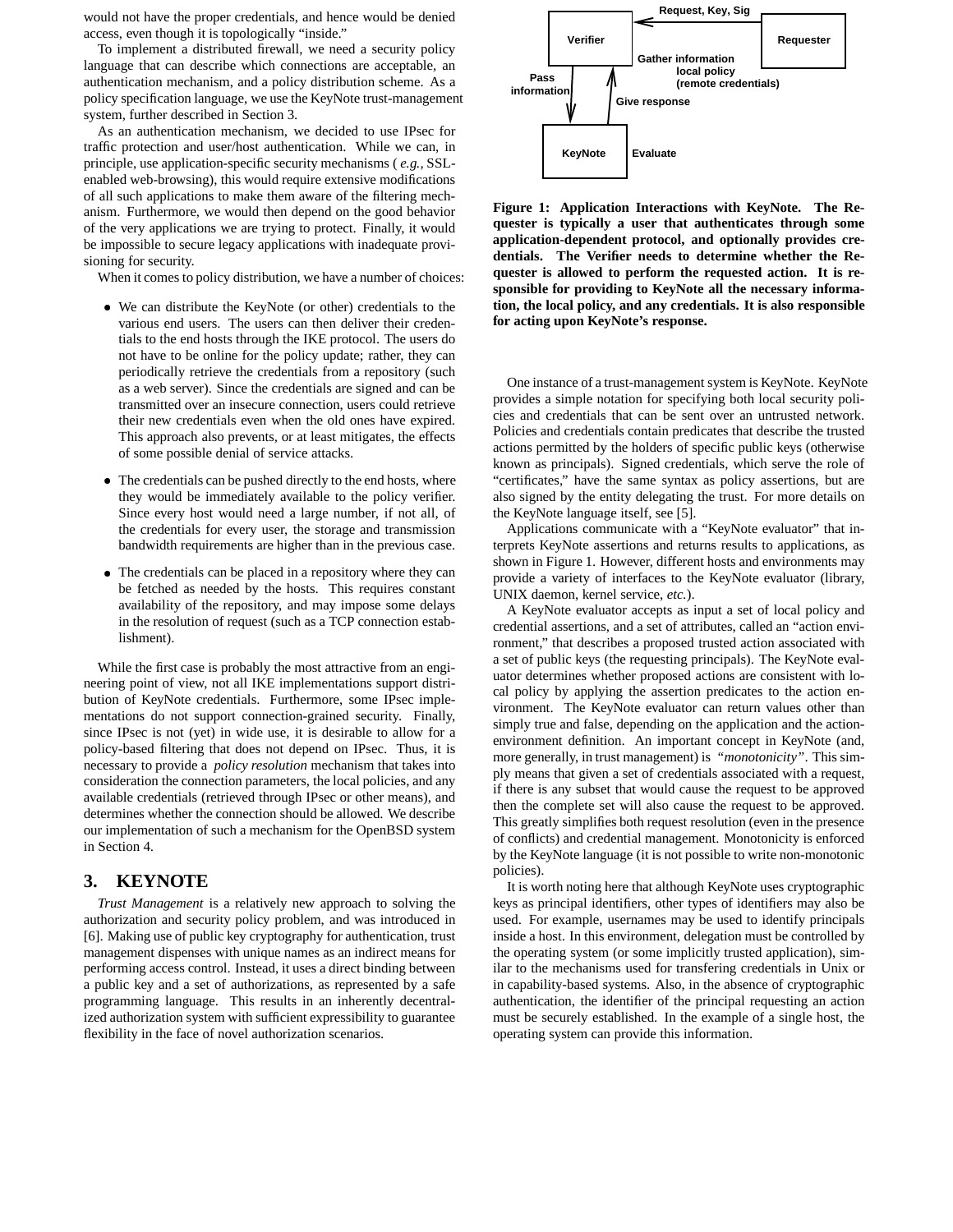```
KeyNote-Version: 2
Authorizer: "POLICY"
Licensees: "rsa-hex:1023abcd"
Comment: Allow Licensee to connect to local port 23 (telnet) from
         internal addresses only, or to port 22 (ssh) from anywhere.
         Since this is a policy, no signature field is required.
Conditions: (local_port == "23" && protocol == "tcp" &&
             remote_address > "158.130.006.000" &&
             remote_address < "158.130.007.255) -> "true";
            local_port == "22" && protocol == "tcp" -> "true";
KeyNote-Version: 2
Authorizer: "rsa-hex:1023abcd"
Licensees: "dsa-hex:986512a1" || "x509-base64:19abcd02=="
Comment: Authorizer delegates SSH connection access to either
         of the Licensees, if coming from a specific address.
Conditions: (remote_address == "139.091.001.001" &&
             local port == "22") -> "true";
Signature: "rsa-md5-hex:f00f5673"
```
Figure 2: Example KeyNote Policy and Credential. The local policy allows a particular user (as identified by their public key) connect access to the telnet port by internal addresses, or to the SSH port from any address. That user then delegates to two other users (keys) the right to connect to SSH from one specific address. Note that the first key can effectively delegate at most the same rights it **possesses. KeyNote does not allow** *rights amplification***; any delegation acts as** *refinement***.**

In our prototype, end hosts (as identified by their IP address) are also considered principals when IPsec is not used to secure communications. This allows local policies or credentials issued by administrative<sup>5</sup> keys to specify policies similar to current packet filtering rules. Naturally, such policies or credentials implicitly trust the validity of an IP address as an identifier. In that respect, they are equivalent to standard packet filtering. The only known solution to this is the use of cryptographic protocols to secure communications.

Since KeyNote allows multiple policy constraints, potentially for different applications, to be contained in the same assertion, it is trivial to support application-specific credentials. Credentials that specify, *e.g.,* Java applet permissions, could be delivered under any of the distribution schemes described in Section 2, and made available to the end application through some OS-specific mechanism ( *e.g.,* getsockopt(2) calls).

In the context of the distributed firewall, KeyNote allows us to use the same, simple language for both policy and credentials. The latter, being signed, may be distributed over an insecure communication channel. In KeyNote, credentials may be considered as an extension, or refinement, of local policy; the union of all policy and credential assertions is the overall network security policy. Alternately, credentials may be viewed as parts of a hypothetical access matrix. End hosts may specify their own security policies, or they may depend exclusively on credentials from the administrator, or do anything in between these two ends of the spectrum. Perhaps of more interest, it is possible to "merge" policies from different administrative entities and process them unambiguously, or to layer them in increasing levels of refinement. This merging can be expressed in the KeyNote language, in the form of intersection (conjunction) and union (disjunction) of the component sub-policies.

Although KeyNote uses a human-readable format and it is indeed possible to write credentials and policies that way, our ultimate goal is to use it as an interoperability-layer language that "ties together" the various applications that need access control services. An administrator would use a higher-level language ( *e.g.,* [2]) or GUI to specify correspondingly higher-level policy and then have this compiled to a set of KeyNote credentials. This higher-level language would provide grouping mechanisms and network-specific abstractions (for networks, hosts, services, *etc.*) that are not present in KeyNote. Using KeyNote as the middle language offers a number of benefits:

- It can handle a variety of different applications (since it is application-independent but customizable), allowing for more comprehensive and mixed-level policies( *e.g.,* covering email, active code content, IPsec, *etc.*).
- Provides built-in delegation, thus allowing for decentralized administration.
- Allows for incremental or localized policy updates (as only the relevant credentials need to be modified, produced, or revoked).

Figure 2 shows two sample KeyNote assertions, a policy and a (signed) credential. Figure 3 shows an example of a key delegating to an IP address. For more details on KeyNote, see [5, 7].

## **4. IMPLEMENTATION**

For our development platform we decided to use the OpenBSD operating system [11]. OpenBSD provides an attractive platform for developing security applications because of the well-integrated security features and libraries (an IPsec stack, SSL, KeyNote, *etc.*). However, similar implementations are possible under other operating systems.

Our system is comprised of three components: a set of kernel extensions, which implement the enforcement mechanisms, a user level daemon process, which implements the distributed firewall policies, and a device driver, which is used for two-way communication between the kernel and the policy daemon. Our prototype

<sup>&</sup>lt;sup>5</sup>Note that from the point of view of KeyNote, all keys are "born" equivalent. The distinction between "administrative" and other keys lies only in the amount of trust placed on them by the local policies of end hosts.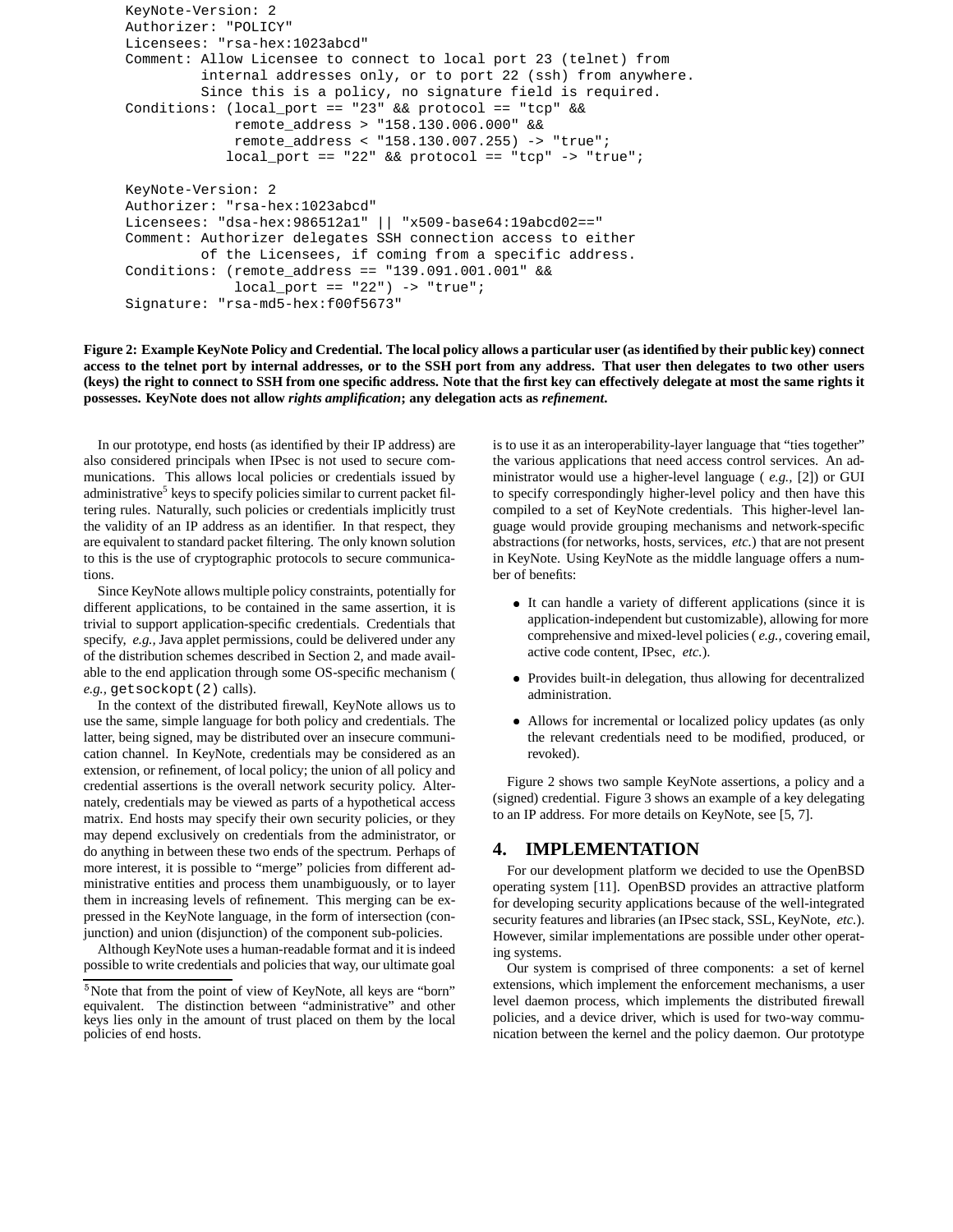```
KeyNote-Version: 2
Authorizer: "rsa-hex:1023abcd"
Licensees: "IP:158.130.6.141"
Conditions: (@remote_port < 1024 &&
               \text{\textdegree{local}} port == 22) -> "true";
Signature: "rsa-sha1-hex:bee11984"
```
**Figure 3: An example credential where an (administrative) key delegates to an IP address. This would allow the specified address to connect to the local SSH port, if the connection is coming from a privileged port. Since the remote host has no way of supplying the credential to the distributed firewall through a security protocol like IPsec, the distributed firewall mustsearch for such credentials or must be provided with them when policy is generated/updated.**

implementation totals approximately 1150 lines of C code; each component is roughly the same size.



**Figure 4: The Figure shows a graphical representation of the system, with all its components. The core of the enforcement mechanism lives in kernel space and is comprised of the two modified system calls that interest us,** connect(2) **and** accept(2)**. The policy specification and processing unit lives in user space inside the policy daemon process. The two units communicate via a loadable pseudo device driver interface. Messages travel from the system call layer to the user level daemon and back using the** *policy context queue***.**

Figure 4 shows a graphical representation of the system, with all its components. In the following three subsections we describe the various parts of the architecture, their functionality, and how they interact with each other.

#### **4.1 Kernel Extensions**

For our working prototype we focused our efforts on the control of the TCP connections. Similar principles can be applied to other protocols; for unreliable protocols, some form of reply caching is desirable to improve performance. We discuss a more general approach in Section 5.

In the UNIX operating system users create outgoing and allow incoming TCP connections using the connect (2) and accept (2) system calls respectively. Since any user has access to these system calls, some "filtering" mechanism is needed. This filtering should

be based on a policy that is set by the administrator.

Filters can be implemented either in user space or inside the kernel. Each has its advantages and disadvantages.

A user level approach, as depicted in Figure 5, requires each application of interest to be linked with a library that provides the required security mechanisms, *e.g.,*, a modified libc. This has the advantage of operating system-independence, and thus does not require any changes to the kernel code. However, such a scheme does not guarantee that the applications *will* use the modified library, potentially leading to a major security problem.



**Figure 5: Wrappers for filtering the** connect(2) **and** accept(2) **system calls are added to a system library. While this approach offers considerable flexibility, it suffers from its inability to guarantee the enforcement of security policies, as applications might not link with the appropriate library.**

A kernel level approach, as shown in the left side of Figure 4, requires modifications to the operating system kernel. This restricts us to open source operating systems like BSD and Linux. The main advantage of this approach is that the additional security mechanisms can be enforced transparently on the applications.

As we mentioned previously, the two system calls we need to filter are connect(2) and accept(2). When a connect(2) is issued by a user application and the call traps into the kernel, we create what we call a *policy context* (see Figure 6), associated with that connection.

The policy context is a container for all the information related to that specific connection. We associate a sequence number to each such context and then we start filling it with all the information the *policy daemon* will need to decide whether to permit it or not. In the case of the connect  $(2)$ , this includes the ID of the user that initiated the connection, the destination address and port, *etc.* Any credentials acquired through IPsec may also be added to the context at this stage. There is no limit as to the kind or amount of information we can associate with a context. We can, for example, include the time of day or the number of other open connections of that user, if we want them to be considered by our decision–making strategy.

Once all the information isin place, we *commit* that context. The commit operation adds the context to the list of contexts the policy daemon needs to handle. After this, the application is blocked waiting for the policy daemon reply.

Accepting a connection works in a similar fashion. When accept(2) enters the kernel, it blocks until an incoming connection request arrives. Upon receipt, we allocate a new context which we fill in similarly to the connect (2) case. The only difference is that we now also include the source address and port. The context is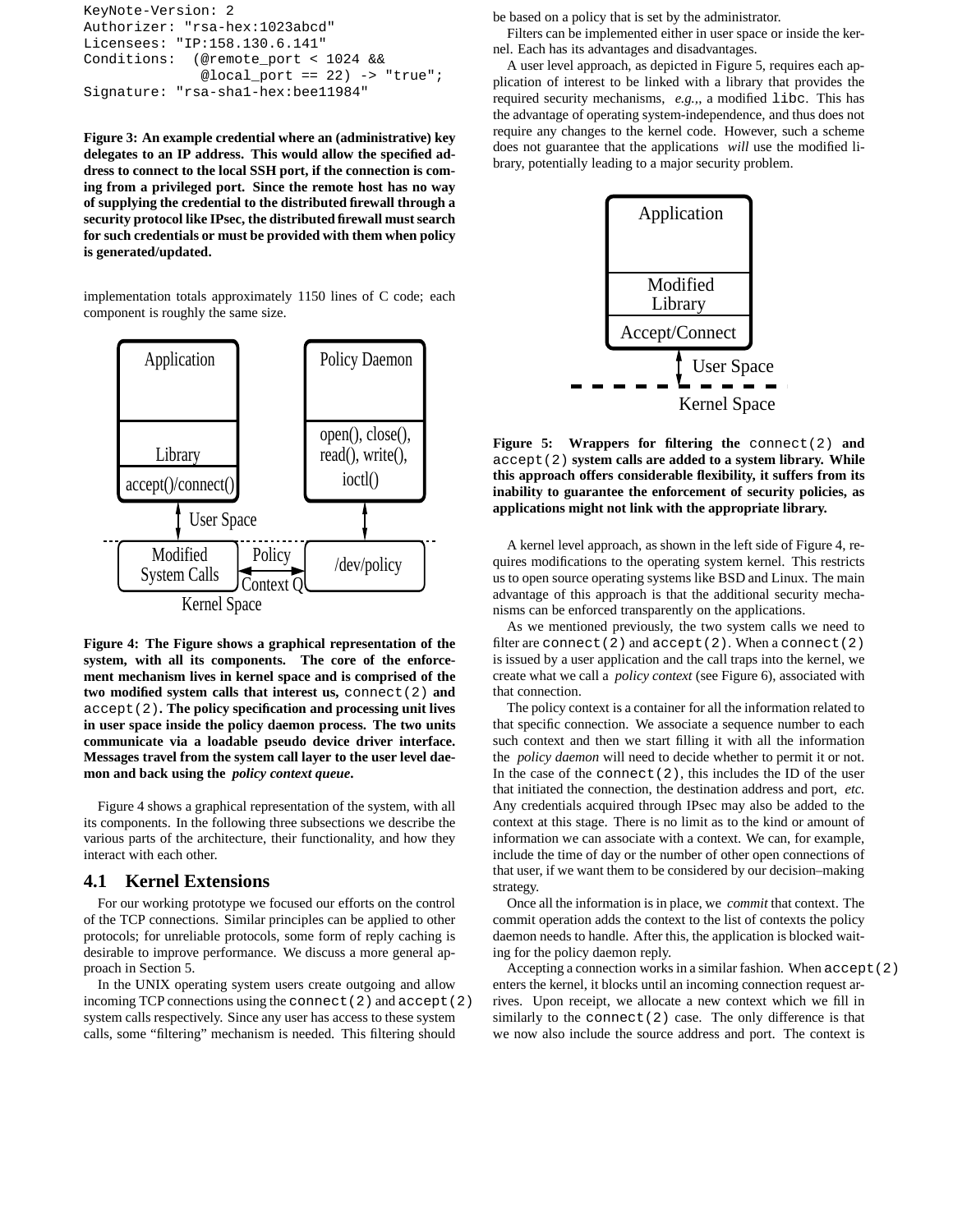```
typedef struct policy_mbuf policy_mbuf;
struct policy_mbuf {
      policy_mbuf *next;
      int length;
      char data[POLICY_DATA_SIZE];
};
typedef struct policy_context policy_context;
struct policy_context {
      policy_mbuf *p_mbuf;
      u_int32_t sequence;
      char *reply;
      policy_context *policy_context_next;
};
policy context *policy create context(void);
void policy destroy context(policy context *);
void policy commit context(policy context *);
void policy_add_int(policy_context *, char *, int);
void policy_add_string(policy_context *, char *, char *);
void policy add_ipv4addr(policy_context *, char *, in_addr_t *);
```
Figure 6: The connect (2) and  $accept(2)$  system calls create *contexts* which contain information relevant to that connection. These are appended to a queue from which the policy daemon will receive and process them. The policy daemon will then return to **the kernel a decision on whether to accept or deny the connection.**

then enqueued, and the process blocks waiting for a reply from the policy daemon.

In the next section we discuss how messages are passed between the kernel and the policy daemon.

## **4.2 Policy Device**

To maximize the flexibility of our system and allow for easy experimentation, we decided to make the policy daemon a user level process. To support this architecture, we implemented a *pseudo device driver*, /dev/policy, that serves as a communication path between the user–space policy daemon, and the modified system calls in the kernel. Our device driver supports the usual operations  $(open (2), close (2), read (2), write (2), and *ioctl(2)*).$ Furthermore, we have implemented the device driver as a loadable module. This increases the functionality of our system even more, since we can add functionality dynamically, without needing to recompile the whole kernel.

If no policy daemon has opened /dev/policy, no connection filtering is done. Opening the device activates the distributed firewall and initializes data structures. All subsequent connect (2) and accept(2) calls will go through the procedure described in the previous section. Closing the device will free any allocated resources and disable the distributed firewall.

When reading from the device the policy daemon blocks until there are requests to be served. The policy daemon handles the policy resolution messages from the kernel, and writes back a reply. The  $write(2)$  is responsible for returning the policy daemons decision to the blocked connection call, and then waking it up. It should be noted that both the device and the associated messaging protocol are not tied to any particular type of application, and may in fact be used without any modifications by other kernel components that require similar security policy handling.

Finally, we have included an ioctl(2) call for "house–keeping". This allows the kernel and the policy daemon to re–synchronize in case of any errors in creating or parsing the request messages, by discarding the current policy context and dropping the associated

connection.

## **4.3 Policy Daemon**

The third and last component of our system is the policy daemon. It is a user level process responsible for making decisions, based on policies that are specified by some administrator and credentials retrieved remotely or provided by the kernel, on whether to allow or deny connections.

Policies, as shown in Figure 2, are initially read in from a file. It is possible to remove old policies and add new ones dynamically. In the current implementation, such policy changes only affect new connections. In Section 5 we will discuss how these changes can potentially be made to affect existing connections, if such functionality is required.

Communication between the policy daemon and the kernel is possible, as we mentioned earlier, using the policy device. The daemon receives each request (see Figure 7) from the kernel by reading the device. The request contains all the information relevant to that connection as described in Section 4.1. Processing of the request is done by the daemon using the KeyNote library, and a decision to accept or deny it is reached. Finally the daemon writes the reply back to the kernel and waits for the next request. While the information received in a particular message is application-dependent (in our case, relevant to the distributed firewall), the daemon itself has no awareness of the specific application. Thus, it can be used to provide policy resolution services for many different applications, literally without any modifications.

When using a remote repository server, the daemon can fetch a credential based on the ID of the user associated with a connection, or with the local or remote IP address (such credentials may look like the one in Figure 3). A very simple approach to that is fetching the credentials via HTTP from a remote web server. The credentials are stored by user ID and IP address, and provided to anyone requesting them. If credential "privacy" is a requirement, one could secure this connection using IPsec or SSL. To avoid potential deadlocks, the policy daemon is not subject to the connection filtering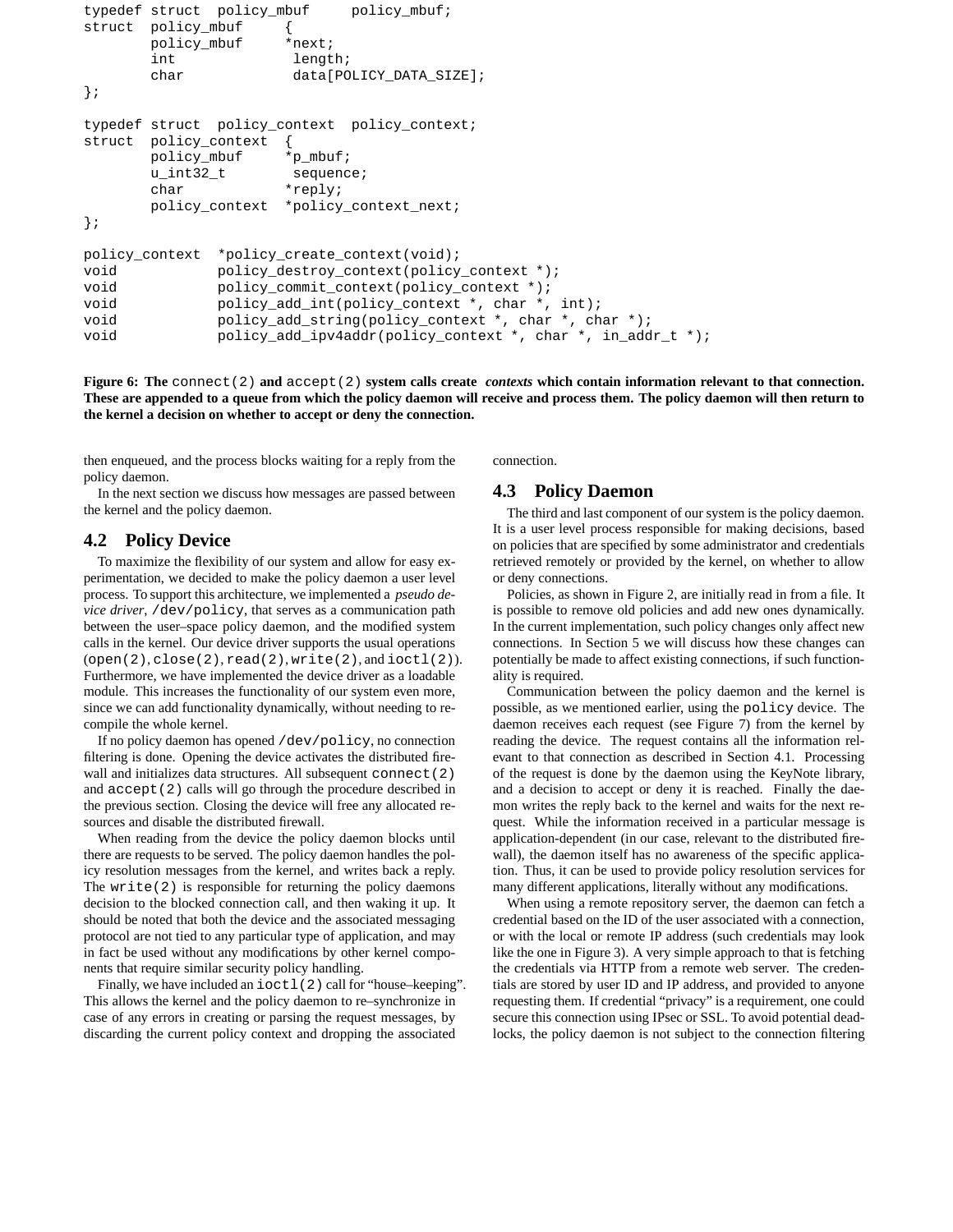```
u_int32_t seq; /* Sequence Number */
u_int32_t uid; /* User Id */
u_int32_t N; /* Number of Fields */
u_int32_t l[N]; /* Lengths of Fields */
char *field[N]; /* Fields */
```
**Figure 7: The request to the policy daemon is comprised of the following fields: a sequence number uniquely identifying the request, the ID of the user the connection request belongs to, the number of information fields that will be included in the request, the lengths of those fields, and finally the fields themselves.**

KeyNote-Version: 2 Authorizer: "POLICY" Licensees: ADMINISTRATIVE\_KEY

**Figure 8: End-host local security policy. In our particular scenario, the policy simply states that some administrative key will specify our policy, in the form of one or more credentials. The lack of a Conditions field means that there are no restrictions imposed on the policies specified by the administrative key.**

mechanism.

#### **4.4 Example Scenario**

To better explain the interaction of the various components in the distributed firewall, we discuss the course of events during two incoming TCP connection requests, one of which is IPsec–protected. The local host where the connection is coming is part of a distributed firewall, and has a local policy as shown in Figure 8.

In the case of a connection coming in over IPsec, the remote user or host will have established an IPsec Security Association with the local host using IKE. As part of the IKE exchange, a KeyNote credential as shown in Figure 9 is provided to the local host. Once the TCP connection is received, the kernel will construct the appropriate context as discussed in Section 4.1. This context will contain the local and remote IP addresses and ports for the connection, the fact that the connection is protected by IPsec, the time of day, *etc.* This information along with the credential acquired via IPsec will be passed to the policy daemon. The policy daemon will perform a KeyNote evaluation using the local policy and the credential, and will determine whether the connection is authorized or not. In our case, the positive response will be sent back to the kernel, which will then permit the TCP connection to proceed. Note that more credentials may be provided during the IKE negotiation (for example, a chain of credentials delegating authority).

If KeyNote does not authorize the connection, the policy daemon will try to acquire relevant credentials by contacting a remote server where these are stored. In our current implementation, we use a web server as the credential repository. In a large-scale network, a distributed/replicated database could be used instead. The policy daemon uses the public key of the remote user (when it is known, *i.e.,* when IPsec is in use) and the IP address of the remote host as the keys to lookup credentials with; more specifically, credentials where the user's public key or the remote host's address appears in the Licensees field are retrieved and cached locally (Figure 3 lists an example credential that refers to an IP address). These are then used in conjunction with the information provided by the kernel to re-examine the request. If it is again denied, the connection is ultimately denied.

```
KeyNote-Version: 2
Authorizer: ADMINISTRATIVE_KEY
Licensees: USER_KEY
Conditions:
    (app_domain == "IPsec policy" &&
     encryption_algorithm == "3DES" &&
     local_address == "158.130.006.141")
          -> "true";
    (app_domain ==
          "Distributed Firewall" &&
     @local_port == 23 &&
     encrypted == "yes" &&
     authenticated == "yes") -> "true";
Signature: ...
```
**Figure 9: A credential from the administrator to some user, authorizing that user to establish an IPsec Security Association (SA) with the local host and to connect to port 23 (telnet) over that SA. To do this, we use the fact that multiple expressions can be included in a single KeyNote credential. Since IPsec also enforces some form of access control on packets, we could simplify the overall architecture by skipping the security check for TCP connections coming over an IPsec tunnel. In that case, we could simply merge the two clauses (the IPsec policy clause could specify that the specific user may talk to TCP port 23 only over that SA).**

## **5. FUTURE WORK**

There are a number of possible extensions that we plan to work on in the process of building a more general and complete system.

As part of the STRONGMAN project at the University of Pennsylvania, we are examining the application of higher-level security policy languages to large-scale network management. KeyNote is used as a common language for expressing policies that can be distributed in different applications and systems. The distributed firewall is an important component in the STRONGMAN architecture. This is a subject of ongoing research.

As we described in Section 4.3, the policy daemon runs as a user level process that communicates with the kernel via a device driver. This design maximizes the flexibility of our system and allows for easy experimentation. Unfortunately, it adds the overhead of crossdomain calls between user space and kernel. An alternate design would be to run the policy daemon inside the kernel, much like nfssvc(2). The policy daemon will then have direct access to the policy context queue, eliminating the system call overhead.

Our current system focuses on controlling TCP connections. We plan to expand our implementation by adding an IP filter-like mechanism for a more fine grained control (perhaps based on some existing filtering package, like IPF).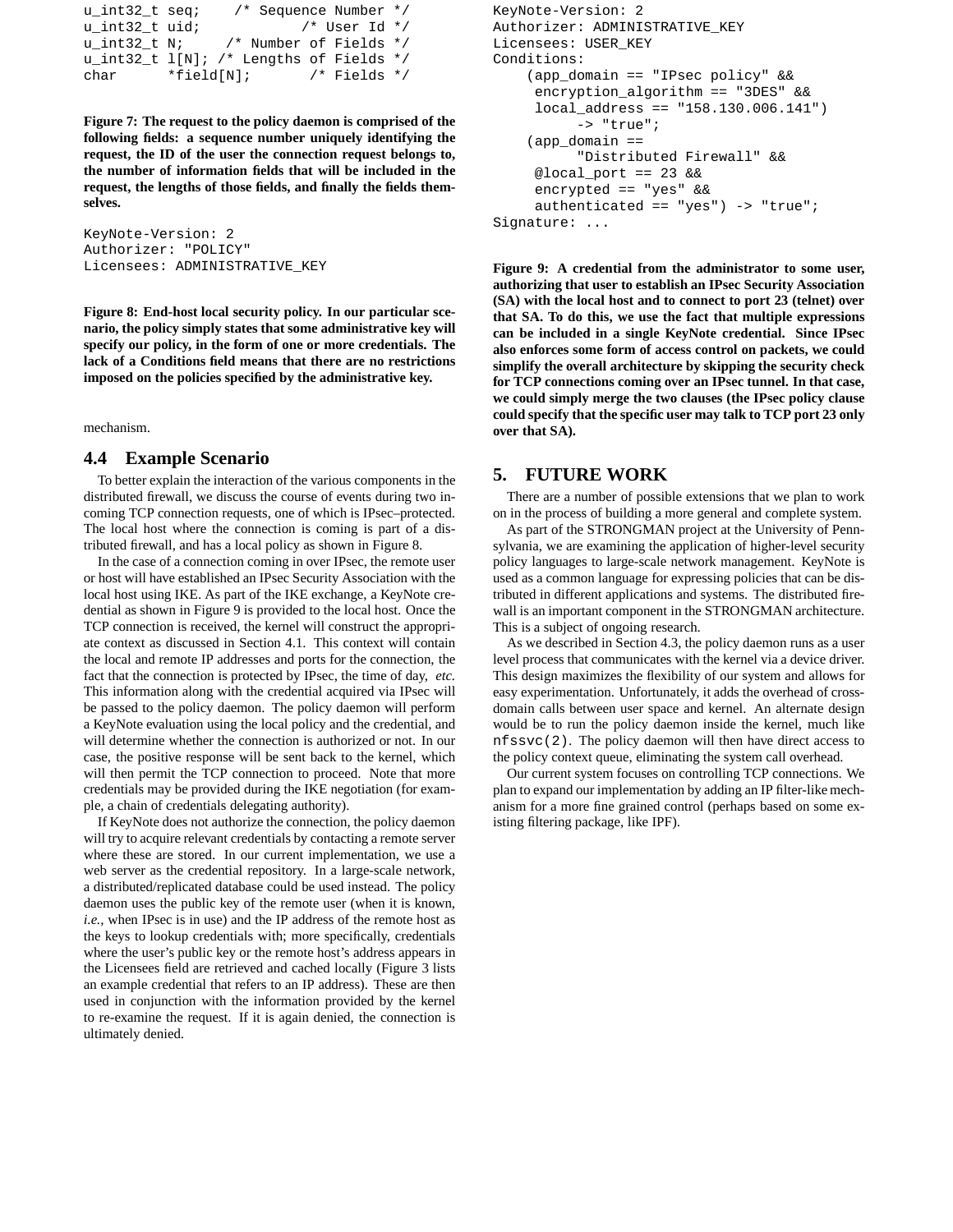This will allow per-packet, as opposed to per-connection, policing. Apart from protecting applications based on UDP, a packetbased implementation would also limit the types of "scanning" that an attacker might perform. In order to avoid the high overhead of such an approach we plan to use "policy caching." With policy caching, we invoke the policy daemon only the first time we encounter a new type of packet, *e.g.*, a packet belonging to a new connection. The decision of the policy daemon may be cached (subject to policy) in the filtering mechanism, and any other packets of the same type will be treated accordingly. In the event of a policy change, we can simply flush the cache. Given the simplicity of the KeyNote language, it is also possible to statically analyze the policies and credentials and derive in advance the necessary packet filtering rules, as a form of pre-caching. This however imposes greater demands on the credential-distribution mechanism.

We should note here that in our view most communications should be secured end-to-end (via IPsec or other similar mechanism); thus, most hosts would have a minimal set of filtering entries established at boot time. The rest of the rules would be established dynamically through the key exchange (or policy discovery) mechanisms in IPsec (or equivalent protocol). This approach can potentially scale much better than initializing or updating packet filters at the same time policy is updated. The cost of always-encrypted communication is less than one might think: PCI cards that cost less than US\$300 retail (year 2000 prices) can easily achieve 100Mbps sustained throughput while encrypting/decrypting; there also exist a number of ethernet cards with built-in support for IPsec, potentially allowing for even higher throughput and much lower cost.

Another point to address is policy updates. As we mentioned in Section 4.3, we can update the policies of the daemon dynamically. However, policy updates do not affect already existing connections in the current implementation. We would like to add a revocation mechanism that goes through the list of all the connections and re-applies the policies. Connections that do not comply with the changes will be terminated by the kernel. One obvious method of doing so is by adding an ioctl $(2)$  call that notifies the kernel of a policy update; the kernel then walks the list of TCP connections and sends a policy resolution request to the policy daemon, pretending the connection was just initiated. This approach requires minimal modifications in our existing system.

We have already mentioned that KeyNote may be used to express application-specific policies, and the relevant credentials may be distributed over the same channels (IPsec, web server, *etc.*). The interaction between application-specific and lower-level (such as those equivalent to packet filtering) policies is of particular interest, as it is possible to do very fine-grained access control by appropriately mixing these.

One final point to address is *credential discovery*. Users need a way to discover what credentials they (might) need to supply to the system along with their request for a connection. The policy daemon can then process these credentials along with the request. A simple way of adding this capability is by using the already existing setsockopt(2) system call. These credentials will then be added to any policy context requests associated with the socket.

#### **6. RELATED WORK**

A lot of work has been done over the previous years in the area of (traditional) firewalls[8, 16, 17].

[19] and [15] describe different approaches to host-based enforcement of security policy. These mechanisms depend on the IP addresses for access control, although they could potentially be extended to support some credential-based policy mechanism similar to what we describe in our paper.

The Napoleon system [18] defines a layered group-based access control scheme that is in some ways similar to the distributed firewall concept we have described, although it is mostly targeted to RMI environments like CORBA. Policies are compiled to Access Control Lists (ACLs) appropriate for each application (in our case, that would be each end host) and pushed out to them at policy creation or update time.

The STRONGMAN project at the University of Pennsylvania is aiming at simplifying security policy management by providing an application-independent policy specification language that can be compiled to application-specific KeyNote credentials. These credentials can then be distributed to applications, hosts, and end users and used in an integrated policy framework.

The Adage/Pledge system uses SSL and X.509-based authentication to provide applications with a library that allows centralized rights management.

[1] presents an in-depth discussion of the advantages and disadvantages of credential-based access control.

SnareWork [9] is a DCE-based system that can provide transparent security services (including access control) to end-applications, through use of wrapper modules that understand the applicationspecific protocols. Policies are compiled to ACLs and distributed to the various hosts in the secured network, although a pull-based method can also be used. Connections to protected ports are reported to a local security manager which decides whether to drop, allow, or forward them (using DCE RPC) to a remote host, based on the ACLs.

Perhaps the most relevant work is that of [2]. The approach there is use of a "network grouping" language that is customized for each managed firewall at that firewall. The language used is independent of the firewalls and routers used. In our approach, we introduce a three-layer system: a high-level policy language (equivalent in some sense to that used in Firmato), an intermediate level language (KeyNote) used by the mechanisms, and the actual mechanisms enforcing policy. This allows us to:

- 1. Express multi-application policies, rather than just packet filtering rules.
- 2. Express Mixed-layer policies ( *e.g.,* policies of the type "email has to either be signed in the application layer or delivered over an IPsec SA that was authenticated with a credential matching the user in the From field of the email").
- 3. Permit delegation, which enables decentralized management (since KeyNote allows building arbitrary hierarchies of trust).
- 4. Allows incremental and asynchronous policy updates, since, when policy changes, only the relevant KeyNote credentials need to be updated and distributed ( *e.g.,* only those relevant to a specific firewall).

## **7. CONCLUSION**

We have discussed the concept of a distributed firewall. Under this scheme, network security policy specification remains under the control of the network administrator. Its enforcement, however,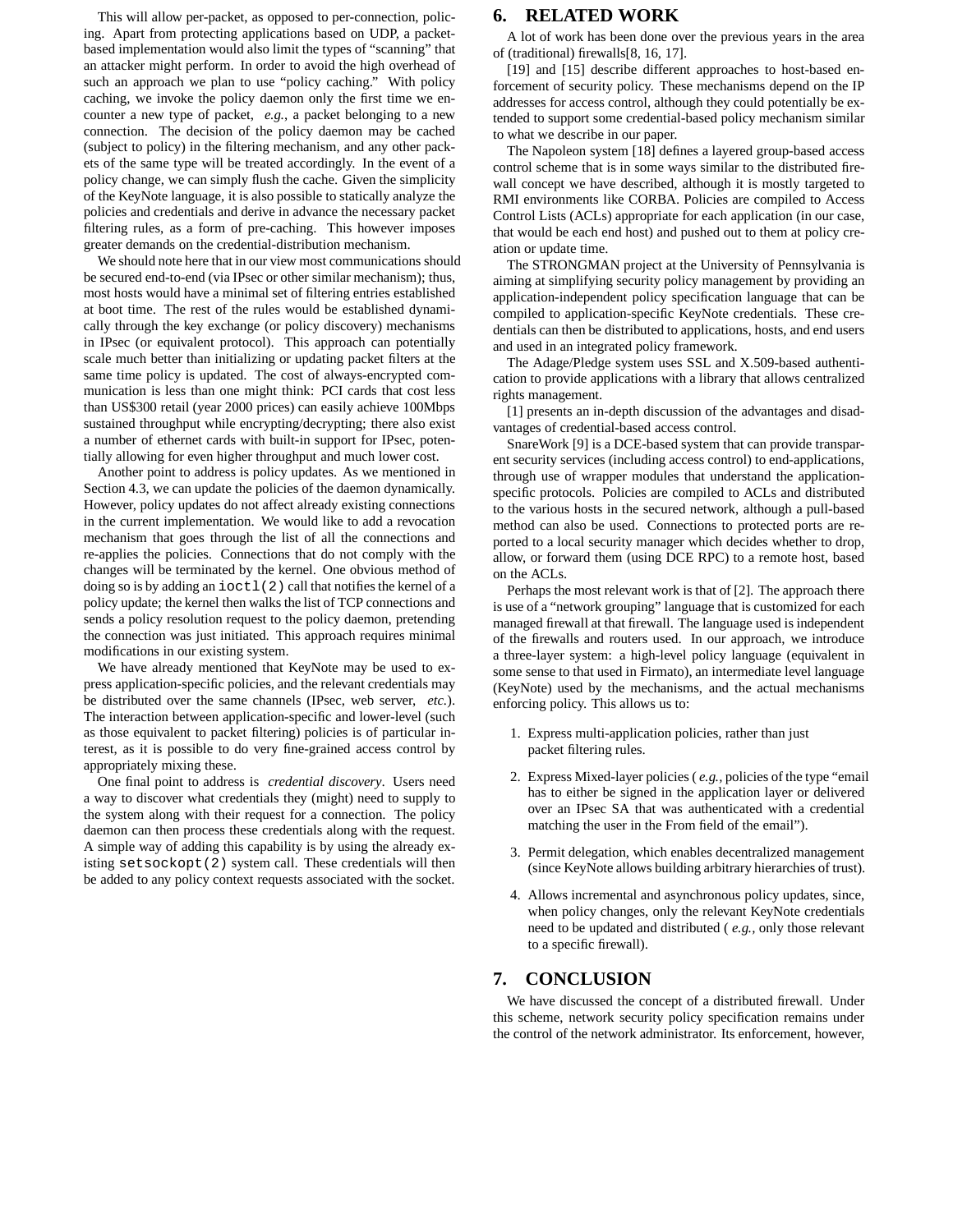is left up to the hosts in the protected network. Security policy is specified using KeyNote policies and credentials, and is distributed (through IPsec, a web server, a directory-like mechanism, or some other protocol) to the users and hosts in the network. Since enforcement occurs at the endpoints, various shortcomings of traditional firewalls are overcome:

- Security is no longer dependent on restricting the network topology. This allows considerable flexibility in defining the "security perimeter," which can easily be extended to safely include remote hosts and networks ( *e.g.,* telecommuters, extranets).
- Since we no longer solely depend on a single firewall for protection, we eliminate a performance bottleneck. Alternately, the burden placed on the traditional firewall is lessened significantly, since it delegates a lot of the filtering to the end hosts.
- Filtering of certain protocols ( *e.g.,* FTP) which was difficult when done on a traditional firewall, becomes significantly easier, since all the relevant information is present at the decision point, *i.e.,* the end host.
- The number of outside connections the protected network is no longer a cause for administration nightmares. Adding or removing links has no impact on the security of the network. "Backdoor" connections set up by users, either intentionally or inadvertently, also do not create windows of vulnerability.
- Insiders may no longer be treated as unconditionally trusted. Network compartmentalization becomes significantly easier.
- End-to-end encryption is made possible without sacrificing security, as was the case with traditional firewalls. In fact, end-to-end encryption greatly improves the security of the distributed firewall.
- Application-specific policies may be made available to endapplications over the same distribution channel.
- Filtering (and other policy) rules are distributed and established on an as-needed basis; that is, only the hosts that actually need to communicate need to determine what the relevant policy with regard to each other is. This significantly eases the task of policy updating, and does not require each host/firewall to maintain the complete set of policies, which may be very large for large networks ( *e.g.,* the AT&T phone network). Furthermore, policies and their distribution scales much better with respect to the network size and user base than a more tighly-coupled and synchronized approach would.

On the other hand, a distributed firewall architecture requires high quality administration tools, and de facto places high confidence in them. We believe that this is an inevitable trend however, even if traditional firewalls are utilized; already, large networks with a modest number of perimeter firewalls are becoming difficult to manage manually.

Also, note that the introduction of a distributed firewall infrastructure in a network does not completely eliminate the need for a traditional firewall. The latter is still useful in certain tasks:

 It is easier to counter infrastructure attacks that operate at a level lower than the distributed firewall. Note that this is mostly an implementation issue; there is no reason why a distributed firewall cannot operate at arbitrarily low layers, other than potential performance degradation.

- Denial-of-service attack mitigation is more effective at the network ingress points (depending on the particular kind of attack).
- Intrusion detection systems are more effective when located at a traditional firewall, where complete traffic information is available.
- The traditional firewall may protect end hosts that do not (or cannot) support the distributed firewall mechanisms. Integration with the policy specification and distribution mechanisms is especially important here, to avoid duplicated filters and windows of vulnerability.
- Finally, a traditional firewall may simply act as a fail-safe security mechanism.

Since most of the security enforcement has been moved to the end hosts, the task of a traditional firewall operating in a distributed firewall infrastructure is significantly eased. The interactions between traditional (and, even more interesting, transparent) and distributed firewalls are a subject for future research.

A final point is that, from an administrative point of view, a fullydistributed firewall architecture is very similar to a network with a large number of internal firewalls. The mechanism we have already described may be used in both environments. The two main differences between the two approaches lie in the granularity of "internal" protection (which also depends on the protected subnet topology, *e.g.,* switched or broadcast) and the end-to-end security guarantees (better infrastructure support is needed to make IPsec work through a firewall; alternately, transparent firewalls may be used [14]).

We have demonstrated the feasibility of the distributed firewall by building a working prototype. Further experimentation is needed to determine the robustness, efficiency, and scalability of this architecture. We hope that our work will stimulate further research in this area.

## **8. ACKNOWLEDGEMENTS**

We would like to thank the CCS 2000 anonymous reviewers and Avishai Wool for their comments and suggestions on improving this paper.